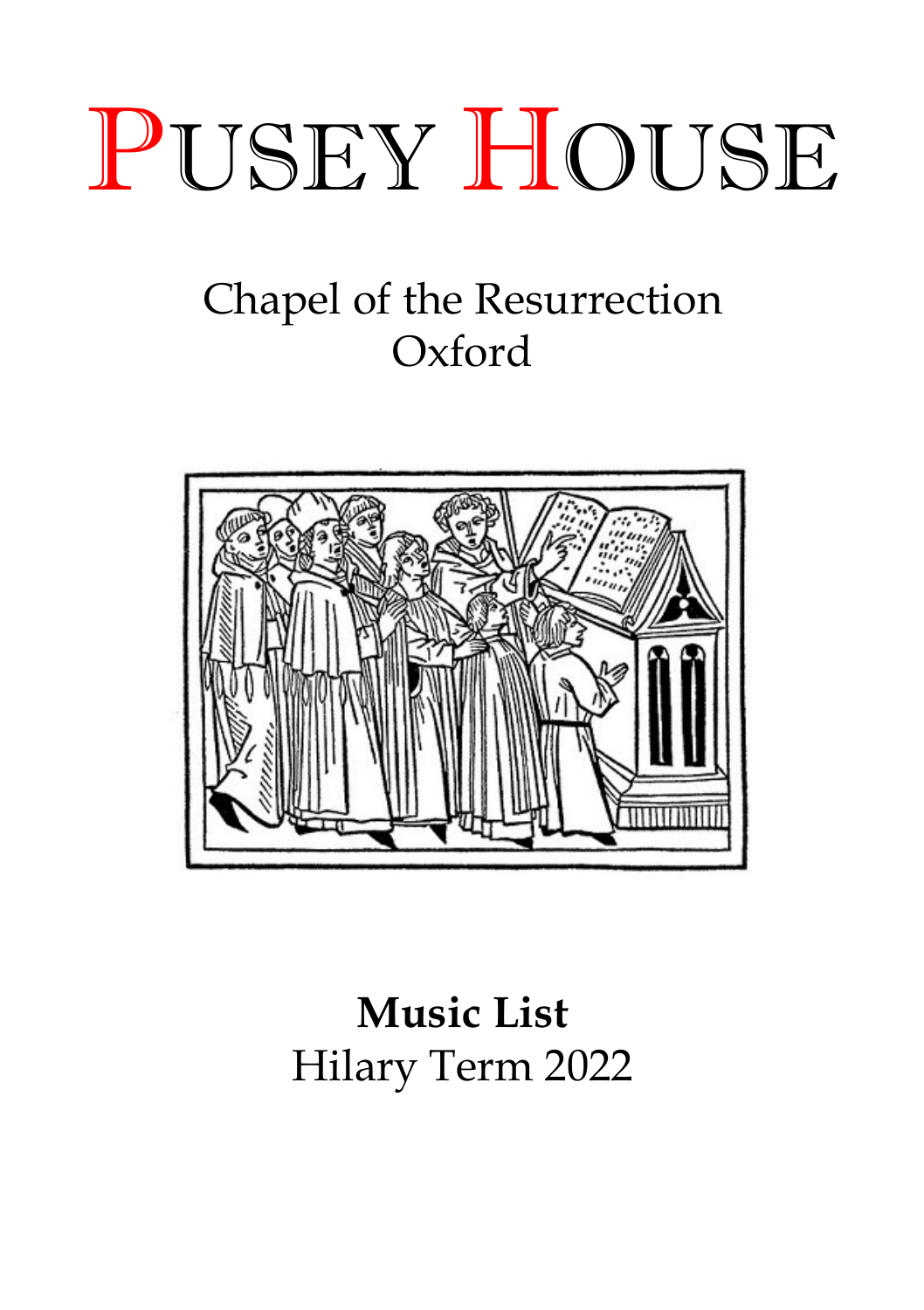## **Sunday 16 January** *1st Week* **Epiphany II**

*11am - Solemn High Mass* 

**Cristóbal de Morales** (c. 1500–53) Missa 'Caça' **Herbert Howells** (1892–1983) Here is the little door

**Sunday 23 January** *2ndWeek* **Epiphany III** *11am - Solemn High Mass* 

**Claudio Monteverdi** *(*1567–1643) Messa da Cappella [a4] **Dan Locklair** (b. 1949) Ubi caritas et amor

**Friday 28 January** *2ndWeek* **Charles, King & Martyr** *6pm - Solemn High Mass* 

Royal Charles who chose to die; O holy King, whose severed head; NEH 231, 197

**Pelham Humfrey** (1647–74) Responses to the Decalogue & Sanctus **Thomas Tomkins** (1572–1656) I heard a voice from heaven

**Sunday 30 January** *3rd Week* **Epiphany IV** *11am - Solemn High Mass* 

NEH 393, 345, 307, 333

**Charles Villiers Stanford** (1852–1924) Communion Service in C & F **Edward Elgar** (1857–1934) Ave verum corpus

**Wednesday 2 February** *3rdWeek* **Candlemas** *6.30pm - Solemn High Mass* 

NEH 33; O Sion, open wide thy gates; 280; 57

**Christopher Tye** (c. 1505–72) Nunc dimittis **Giovanni Pierluigi da Palestrina** (c. 1525–94) Missa 'De Beata Virgine' **William Byrd** (c. 1540–1623) Senex puerum portabat

NEH 52, 56, 23, 50 (t. 338)

## NEH 427; O for a thousand tongues to sing; 277; 413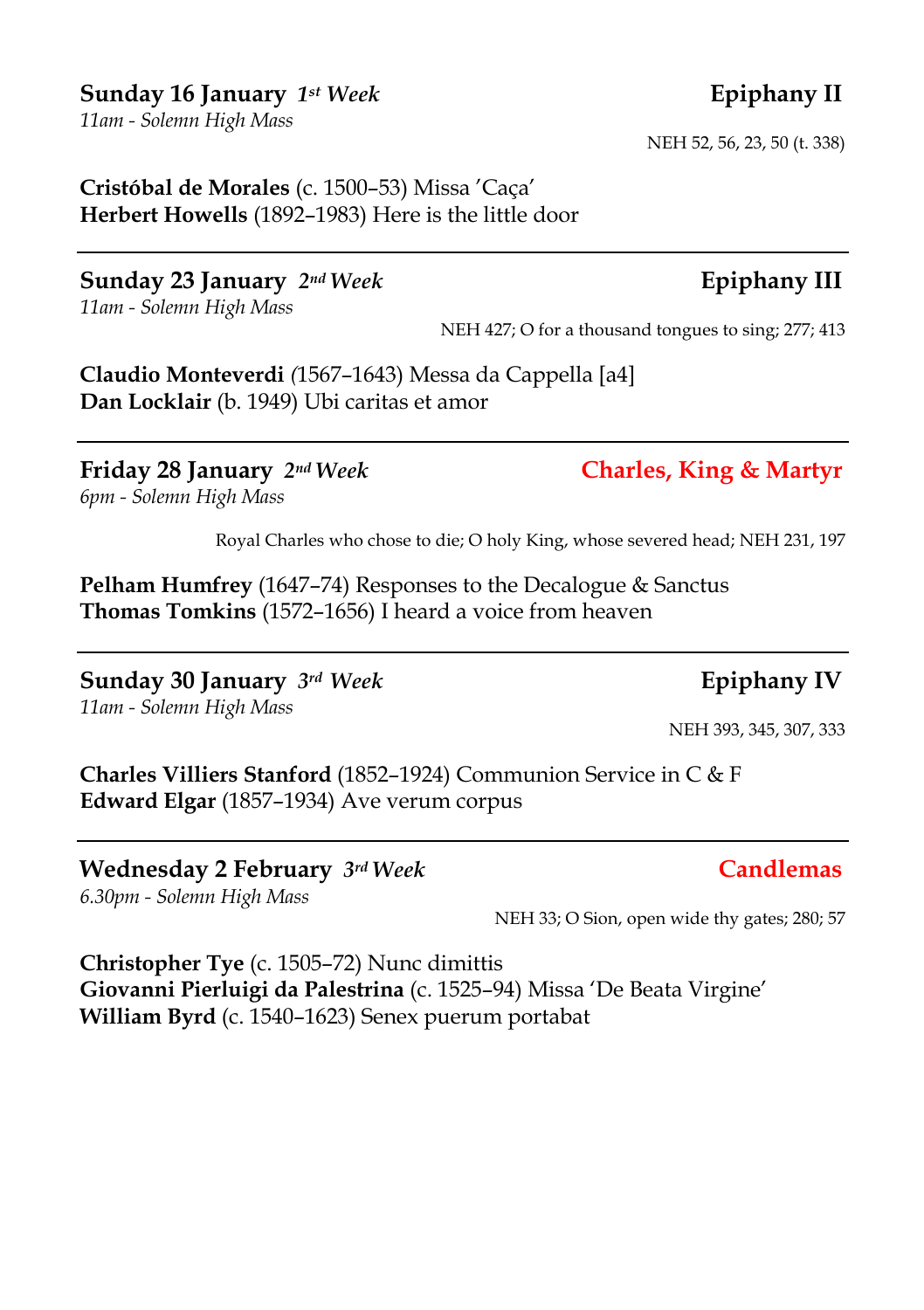## **Sunday 6 February** *4th Week* **Epiphany V**

*11am - Solemn High Mass* 

**Giovanni Pierluigi da Palestrina** (c. 1525–94) Missa 'Ad Fugam' **Anonymous (**C16th**)** Rejoice in the Lord alway

**Sunday 13 February** *5th Week* **Septuagesima** *11am - Solemn High Mass* 

**Alonso Lobo** (1555–1617) Missa Simile est regnum caelorum **Francisco Guerrero (**1528–99) Simile est regnum caelorum

**Sunday 20 February** *6th Week* **Sexagesima** *11am - Solemn High Mass* 

NEH 377, 439 (t. i), 269 (t. i, vv. 1-4), 372

**Arvo Pärt** (b. 1935) Berliner Messe **Thomas Morley** (c. 1557–1602) Nolo mortem peccatoris

**Sunday 27 February** *7th Week* **Quinquagesima** *11am - Solemn High Mass* 

NEH 367 (t. ii), 352, 414, 408 (t. i)

**Giovanni Pierluigi da Palestrina** (c. 1525–94) Missa 'De Feria' **Henry Loosemore** (c. 1607-70) O Lord, increase my faith

**Wednesday 2 March** *7th Week* **Ash Wednesday** *12pm - Solemn High Mass* 

**Jean Richafort** (c. 1480– c. 1550) Emendemus in Melius **Plainchant** The Use of Salisbury

**Jean Richafort** Peccavimus cum patribus

**Sunday 6 March** *8th Week* **Lent I** *11am - Solemn High Mass* 

NEH 67; A safe stronghold our God is still; 382; 445

**Plainchant** The Use of Salisbury **Charles Wood** (1866-1926) Expectans expectavi

NEH 388 (t. i), 385, 278, 235

NEH 391, 420, 308, 368

NEH 70, 76, 305, 468